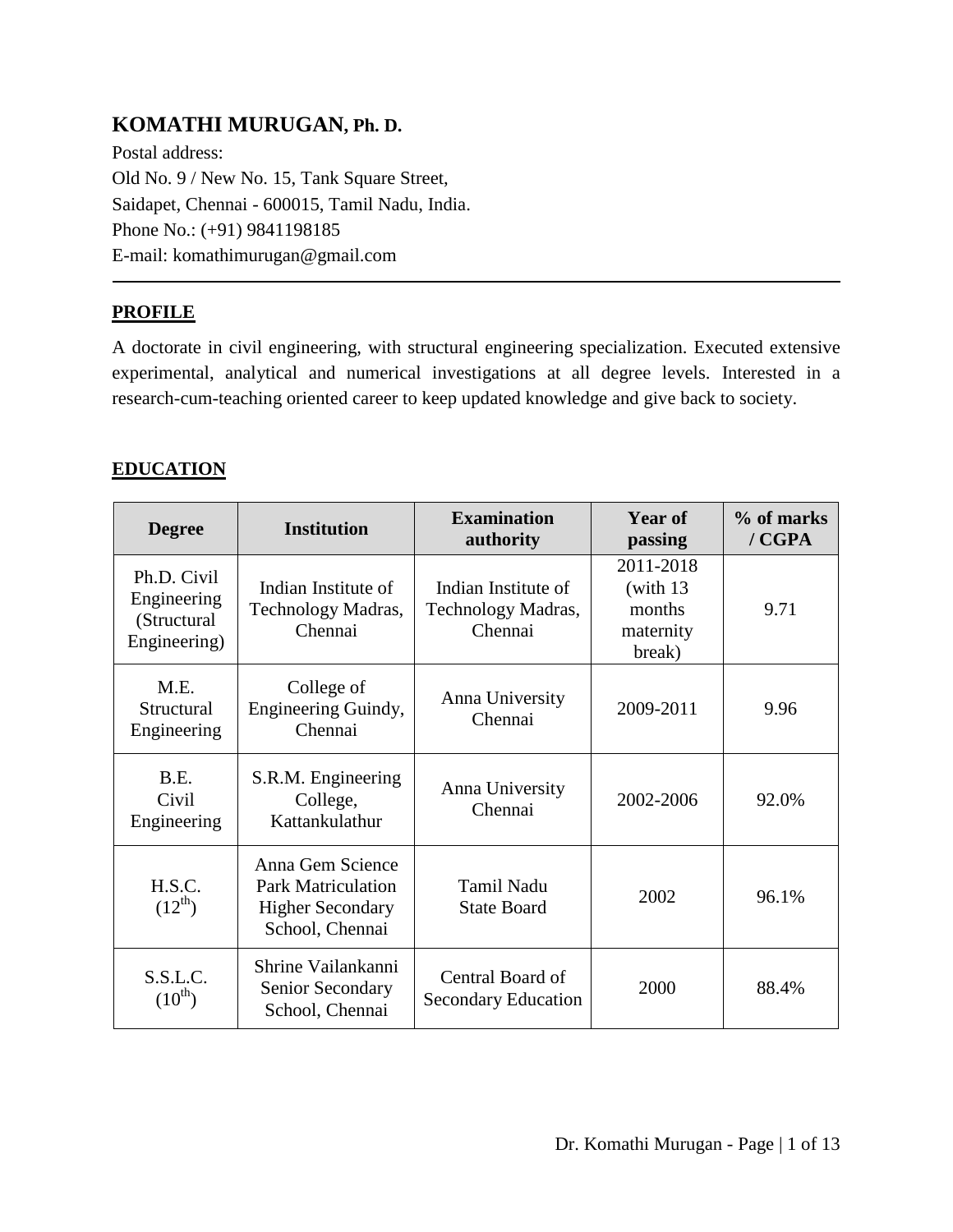#### **THESIS / PROJECT**

#### **Ph.D. Thesis**

- Title: Seismic Strengthening of Shear-Critical Short Columns in Reinforced Concrete Buildings
- Advisor: Dr. Amlan Kumar Sengupta
- Summary: Examined the shear strength and behaviour of reinforced concrete jacketed short columns, through experimental, analytical and numerical investigations. Proposed guidelines and suggestions to improve the existing Indian codal provisions on seismic strengthening of reinforced concrete buildings.

#### **M.E. Dissertation**

Title: Vulnerability Index for Mid-rise Buildings Using Performance-based Seismic Design Concept

Advisor: Dr. Jaya K. P.

Summary: Conducted numerical studies on seismically weak reinforced concrete mid-rise buildings of Indian context. Developed damage indices and fragility curves using ductility characteristics, adopting performance-based seismic design concept.

## **B.E. Project (Final)**

Title: Design of Cost Effective Steel Intensive Highway Inn

Advisor: Mrs. Santhana Selvi S.

Summary: Designed a commercial steel structure from roof to foundation, dodecagonal in plan, with three-dimensional tetrahedral space truss assembly as roof.

## **B.E. Project (Pre-final)**

Title: Design of an Industrial Shed

Advisor: Mrs. Santhana Selvi S.

Summary: Designed a steel structure for industry applications, with all the components from roof to foundation, including gantry girders.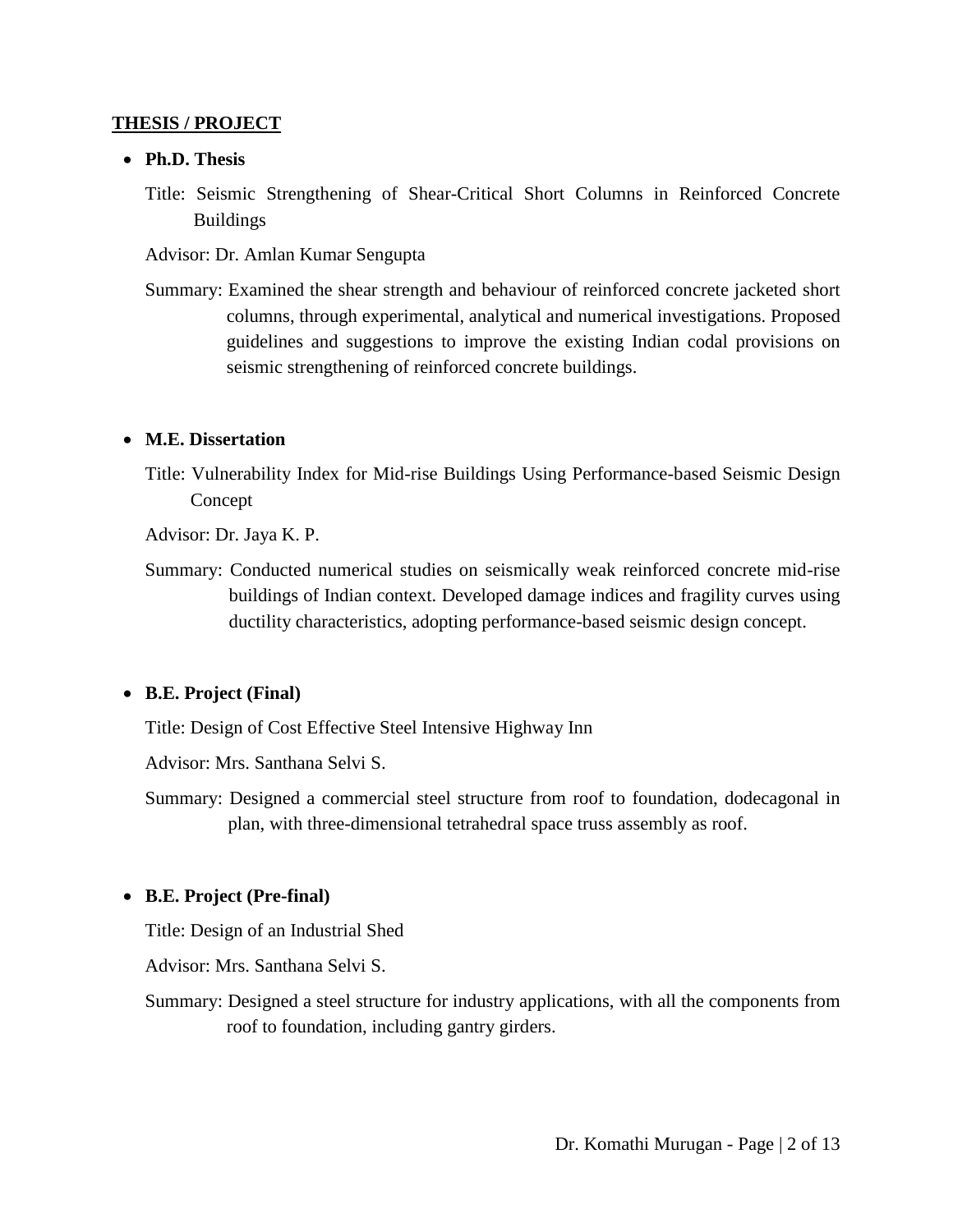## **PUBLICATION**

**JOURNAL**

- **Komathi M.** and Sengupta A.K. (2018), Investigation of the Behaviour of Shear-Critical Reinforced Concrete Columns, *The Indian Concrete Journal*, Vol. 92, No. 2, pp. 10-24.
- **Komathi M.** and Sengupta A.K. (2018), An Investigation on Shear Strength of Reinforced Concrete Columns Strengthened by Concrete Jacketing, *Journal of Structural Engineering*, Council of Scientific and Industrial Research-Structural Engineering Research Centre, Vol. 45, No. 4, pp. 312-333.
- **Komathi M.** and Sengupta A.K. (2020), Performance of High-Strength Concrete as Jacket Material in Strengthening Applications, *The Indian Concrete Journal*, Vol. 94, No. 5, pp. 5- 15.
- **Komathi M.** and Sengupta A.K. (2020), Seismic Performance of Strengthened Reinforced Concrete Columns, *Structures*, Elsevier, Vol. 27, pp. 487-505.
- **Komathi M.** and Sengupta A.K., Formulation of a Generalized Truss Analogy for the Analysis of Shear Behaviour of Short Jacketed Columns. (Under review with *Structural Engineering and Mechanics*, Techno Press, since September 2019)
- **Komathi M.** and Sengupta A.K., Modelling of Non-Linear Shear Hinges in Pushover Analysis of Buildings with Jacketed Columns. (Under review with *Journal of Earthquake Engineering*, Taylor & Francis, since October 2020)
- Komathi M. and Sengupta A.K., Utilization of special concrete to repair and strengthen reinforced concrete columns. (In draft for *Construction and Building Materials*, Elsevier)
- **Komathi M.** and Sengupta A.K., Guidelines to Design Reinforced Concrete Jacketed Sections using Generalized Truss Analogy and Transverse Reinforcement Index. (In draft for *Structural Engineering and Mechanics*, Techno Press)
- Stephen S. J., **Komathi M.** and Gettu R., Fracture Performance of Steel Fibre Reinforced Concrete Beams and its Application in Lining of Tunnels. (In draft for *Tunnelling and Underground Space Technology*, Elsevier)
- Paul S., **Komathi M.**, Gettu R. and Arnepalli D.N., A Proposed Methodology for the Flexural Design of Textile Reinforced Concrete Members. (In draft for *Journal of Materials Science*, Springer)
- **Komathi M.**, Paul S. and Gettu R., Examination of Textile Overlaps in Textile Reinforced Concrete. (In draft for *Composites Part B: Engineering*, Elsevier)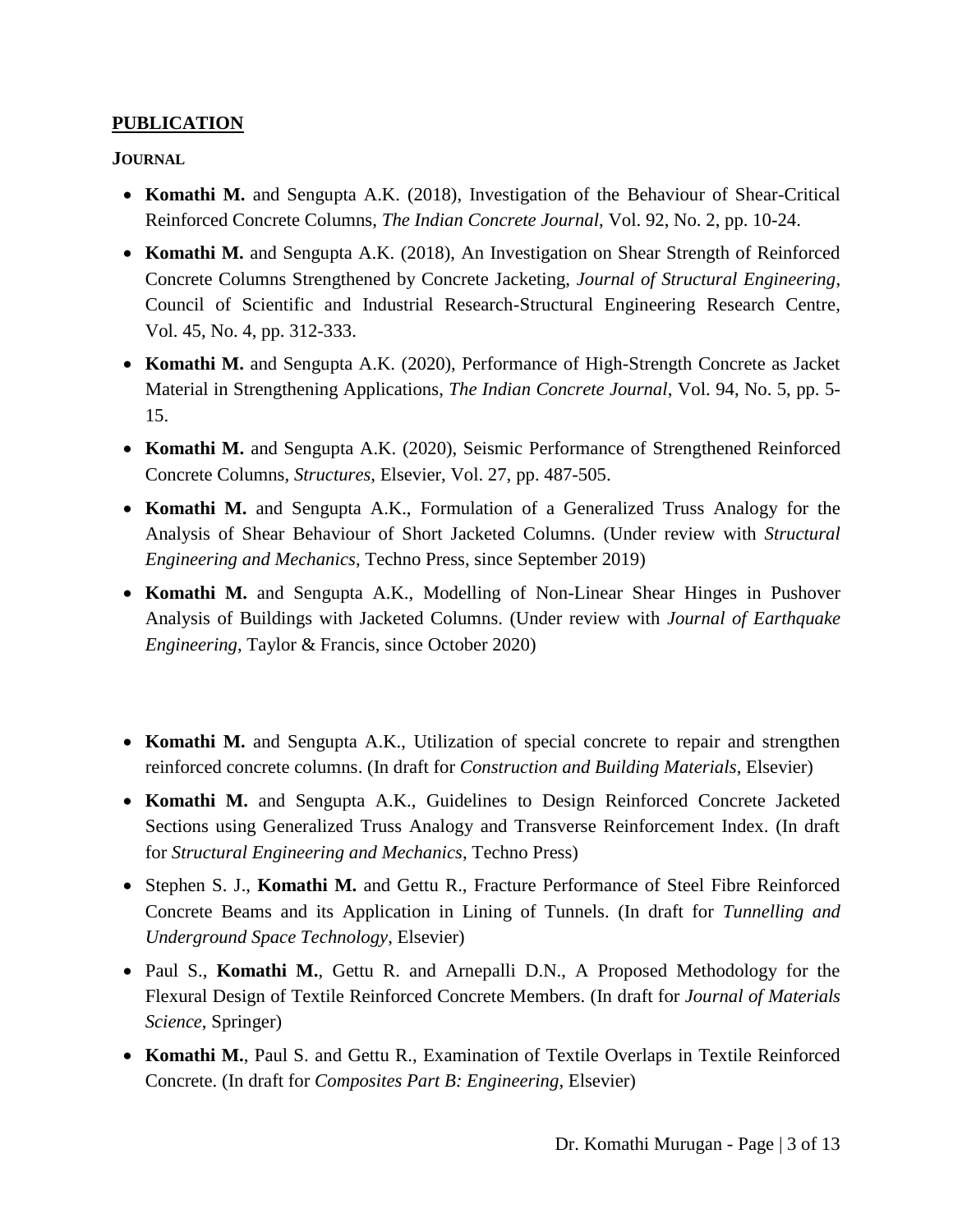### **CONFERENCE**

- Heins K., Dittel G., **Komathi M.**, Raina M., Gopinath S., Hentzschel O., Gettu R. and Gries T., Modular Lightweight Wastewater Treatment Plants made from TRC - Means to a Reliable Wastewater Treatment in Rural Areas, 75th RILEM Annual Week & International Conference on Advances in Sustainable Construction Materials and Structures, 29 August - 3 September 2021, Merida, Mexico. (Submitted and under review)
- **Komathi M.** and Sengupta A.K., Nonlinear Static Analysis for Shear of Short Columns in Buildings Strengthened by Concrete Jacketing,  $17<sup>th</sup>$  World Conference on Earthquake Engineering, 27 September - 2 October 2021, Sendai, Japan. (Accepted and to be presented) (Published in proceedings with Paper ID 3b-003)
- **Komathi M.** and Sengupta A.K., Guidelines on Reinforced Concrete Jacketing of Columns and Performance of Special Concrete as Jacket Material, International Conference on Condition Assessment, Rehabilitation and Retrofitting of Structures CARRS 2020, 13-15 December 2021, IIT Hyderabad, India. (Submitted and under review)
- **Komathi M.**, Paul S. and Gettu R., Effect of Reinforcement Overlap on the Tensile Behaviour of Textile Reinforced Concrete, *Proceedings*, 74th RILEM Annual Week & 40th Cement and Concrete Science Conference, 30 August - 4 September 2020, University of Sheffield, United Kingdom, pp. 140.
- **Komathi M.**, Stephen S. J. and Gettu R., Influence of Fibre Geometry on the Fracture of Steel Fibre Reinforced Concrete, *Proceedings*, International Conference on Materials, Mechanics and Structures ICMMS 2020, 14-15 July 2020, NIT Calicut, India, Vol. 936, pp. 1-6. (Won Best Paper Award in the theme "Fracture Mechanics") [Published in *IOP Conference Series: Materials Science and Engineering*]
- Paul S., **Komathi M.**, Gettu R. and Arnepalli D.N., Proposed Design Approach for Textile Reinforced Concrete Based on Ferrocement Concepts, *Proceedings*, 5<sup>th</sup> National Convention on Innovations in Ferrocement "Acceptance in Construction Sector", 7-9 November 2019, Nashik, India, pp. 103-112. (Chaired a Technical Session)
- Komathi M. and Sengupta A.K., A Generalized Truss Analogy for the Analysis of Shear Behaviour of Short Columns, *Proceedings*, 16<sup>th</sup> Symposium on Earthquake Engineering, 20-22 December 2018, IIT Roorkee, India, pp. 234.
- **Komathi M.** and Sengupta A.K., A Study on Shear Behaviour of Short Jacketed Columns with Different Interfaces, *Proceedings*, 3<sup>rd</sup> R. N. Raikar Memorial International Conference, 15-16 December 2018, Mumbai, India, pp. 113-119.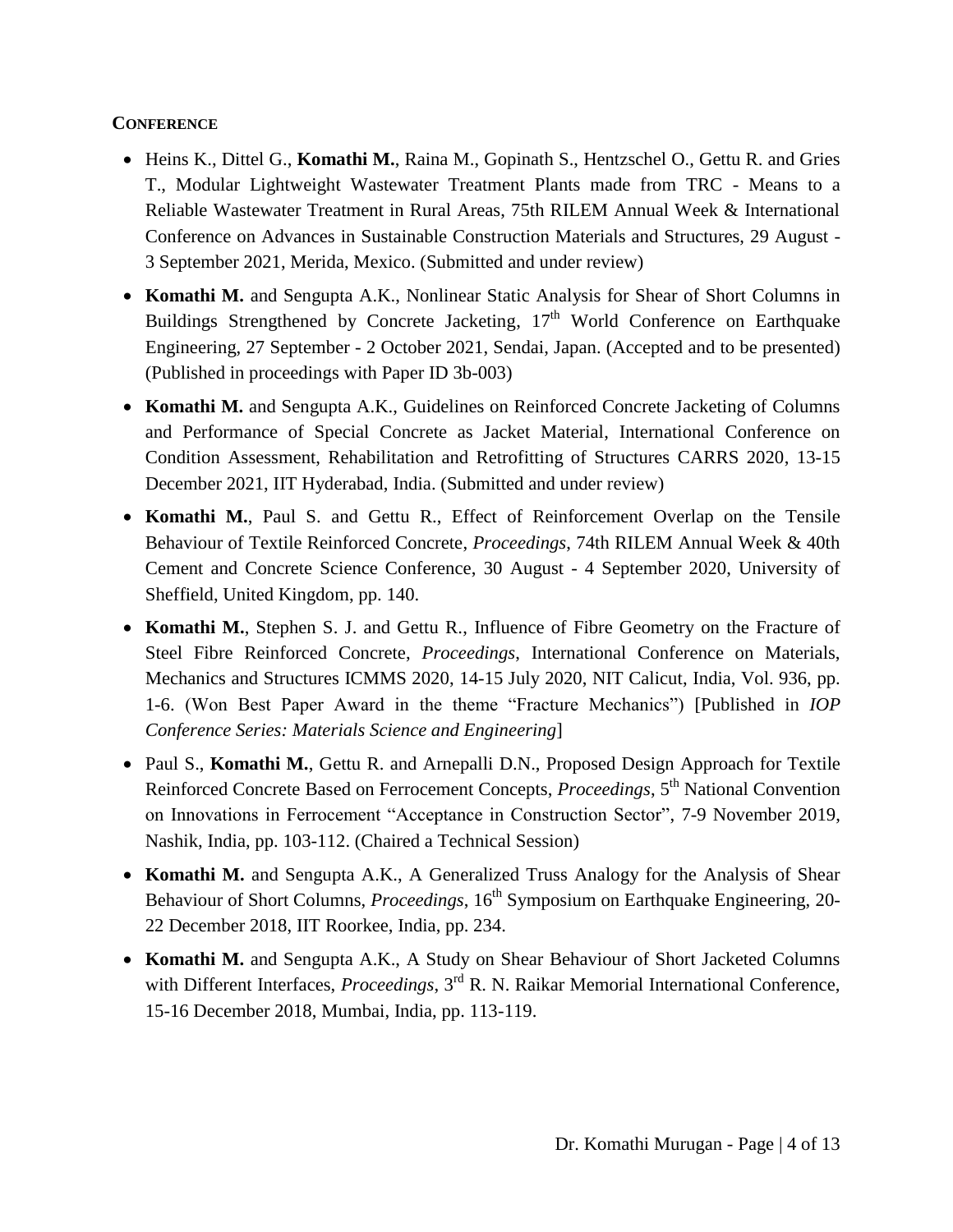- **Komathi M.** and Sengupta A.K., Investigation of Shear Strength and Interface of Columns Strengthened by Concrete Jacketing, *Proceedings*, 5<sup>th</sup> Annual International Conference on Civil Engineering, Structural Engineering and Mechanics, 25-28 May 2015, Athens, Greece, pp. 42.
- Komathi M. and Sengupta A.K., Evaluation of Shear Strength of RC Columns Strengthened by Concrete Jacketing, *Proceedings*, Structural Engineering Convention, 22-24 December 2014, IIT Delhi, India, pp. 483-494. [Published in *Advances in Structural Engineering, Springer*]
- **Komathi M.** and Sengupta A.K., Strengthening of Columns for Shear in Reinforced Concrete Buildings, *Proceedings*, International Conference on Structural Engineering and Mechanics, 20-22 December 2013, NIT Rourkela, India, pp. 222-229.
- **Komathi M.** and Jaya K.P., Vulnerability Index for Mid-rise Buildings Using Performancebased Seismic Design, *Proceedings*, National Conference on Latest Advancements in Civil Engineering, 23 April 2011, Tiruvallur, India.
- **Komathi M.** and Jaya K.P., Vulnerability Index for Mid-rise Buildings Using Performancebased Seismic Design Concept, *Proceedings*, National Conference on Advances and Innovations in Civil Engineering, 30 March 2011, Sivakasi, India, pp. 1-7.

## **POSTER PRESENTATION**

 **Komathi M.**, Sengupta A.K. and Gettu R.G., Application of Special Concrete to Strengthen Reinforced Concrete Columns, *5 th Concrete Research in India (CRI) Symposium*, conducted at Indian Institute of Technology Madras in co-ordination with International Union of Laboratories and Experts in Construction Materials, Systems and Structures (RILEM) and Indian Concrete Institute (ICI), 14 September 2019, Chennai, India.

## **AWARD / ACHIEVEMENT**

- Grant from UGC-DAAD for a one-month Research Team Mission visit to RWTH Aachen, Germany, under the Indo-German Strategic Partnership Program (IGP) during November-December 2020.
- "Outstanding Doctoral Thesis in the Field of Concrete" for the extensive experimental, analytical and numerical investigations accomplished during Doctoral research (Ph.D.) at Indian Institute of Technology Madras, awarded by Indian Concrete Institute - Chennai Centre and Ultratech Cement Limited, 2019.
- Ministry of Human Resource Development, Government of India fellowship to pursue Ph.D. from July 2011 till July 2016.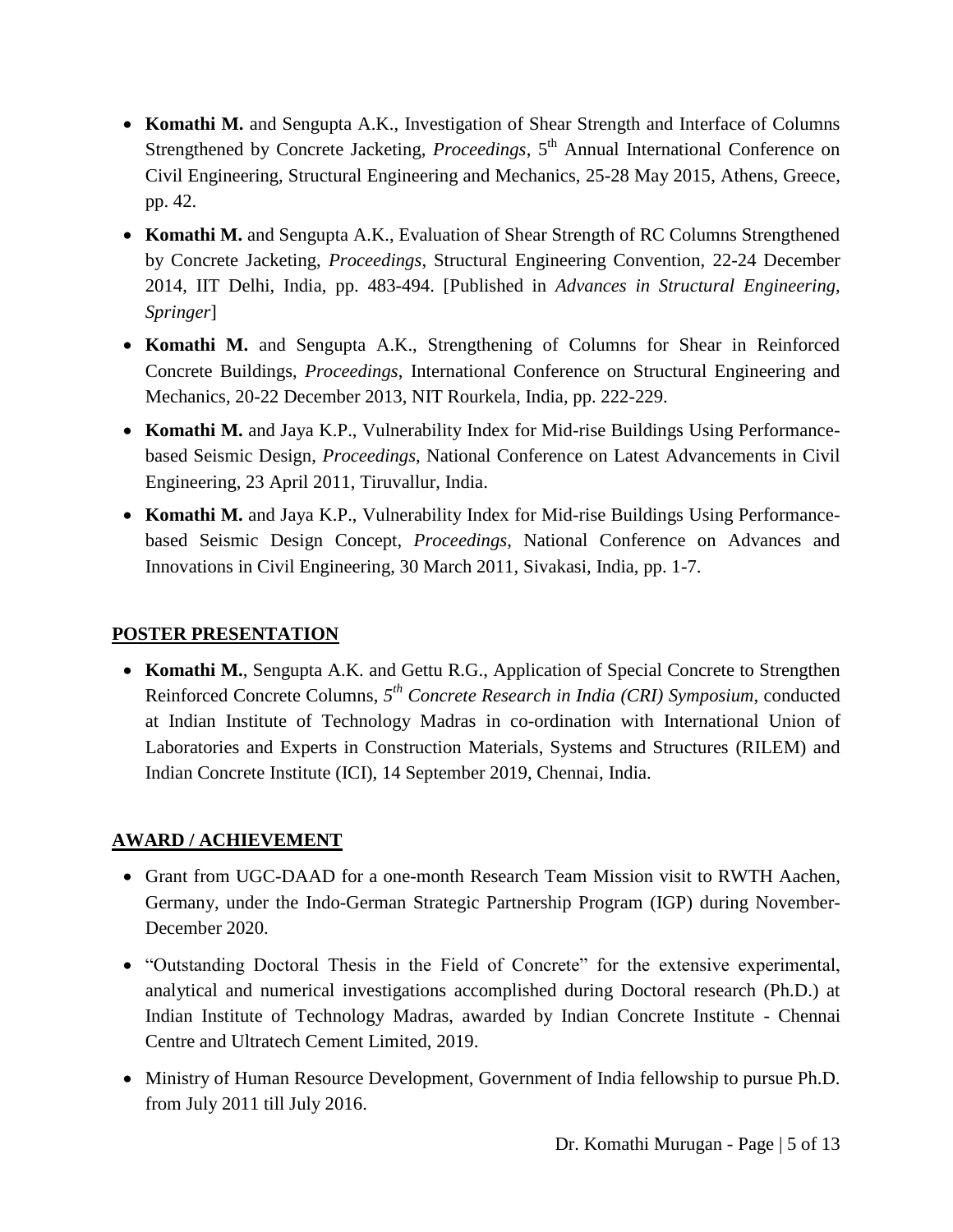- "Prof. P. C. Verghese Endowment Prize" for the best outgoing student in M.E. Structural Engineering, bestowed by College of Engineering Guindy, Anna University Chennai, 2012.
- "First rank and gold medal" for securing highest CGPA in M.E. Structural Engineering, awarded by Anna University Chennai, 2011.
- "First rank and university gold medal" for securing highest marks in B.E. Civil Engineering among all non-autonomous institutions in Tamil Nadu, awarded by Anna University Chennai, 2006.
- "Second position" for *Efficient Design Solution of an Aesthetic Steel Intensive Dhaba - Design of Earthquake Resistant Structure*, presented by Institute for Steel Development and Growth, Kolkata, India (a national level design competition involving design, threedimensional numerical modelling and analysis of a steel structure), 2006.
- "Second position" for *Design and Modelling of Earthquake Resistant Multi-Storeyed Structure*, presented by Indian Institute of Technology Madras, Chennai, India (a national level Master Builder event of SHAASTRA 2005 involving design, assembly and shake table test of a reduced-scale physical model), 2005.

## **WORK EXPERIENCE**

## **SENIOR PROJECT OFFICER (POSTDOC)**

March 2019 - Present:

Engaged as Senior Project Officer (Postdoctoral position) at Building Technology and Construction Management Division, Department of Civil Engineering, Indian Institute of Technology Madras, under the Mentorship of Prof. Ravindra Gettu, Dean, Industrial Consultancy and Sponsored Research and Prof. V.S.Raju Chair Professor. Executing projects in the following domains:

- Characterization of Fibre Concretes for Possible Use in the Tunnel Lining of the Mumbai Metro, Funded by Bekaert Industries, March - July 2019
- Testing of Shaktiman Fibres for Use in Concrete Tunnel Linings, August November 2019
- Characterization of Civil Engineering Materials in Common Code Project, December 2019 February 2020
- Project on the Science / Technology / Processes for Cement, Concrete and Other Construction Materials, March - April 2020
- Modular Lightweight Wastewater Treatment Units Made with Textile Reinforced Concrete for Rural and Periurban Dwellings (2+2 Project CleanWater with Indo-German Science and Technology Centre), April 2020 - till present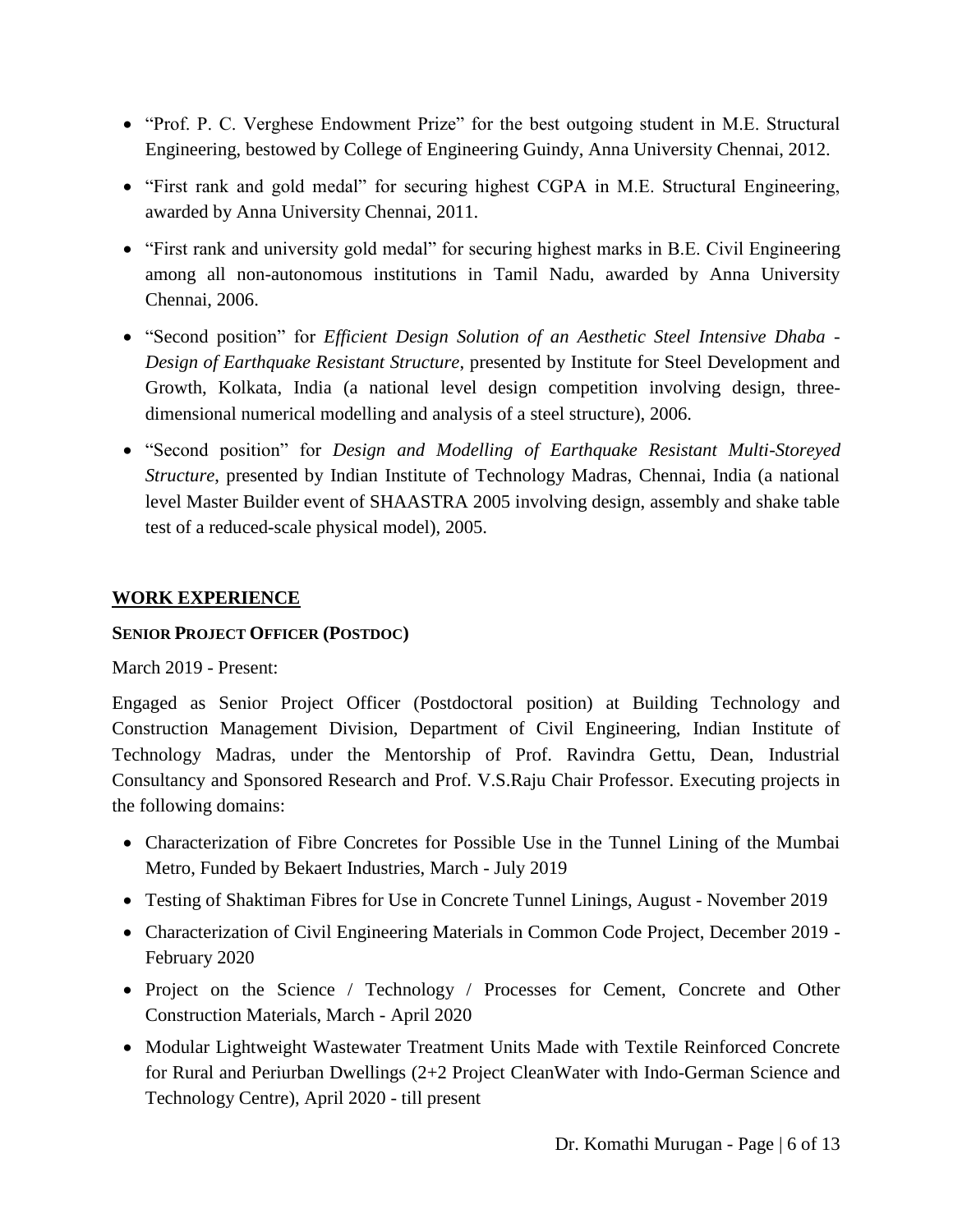- Study of the Deterioration Mechanisms in Glass Textile Reinforced Concrete and Improvement of Its Durability (Project with Department of Science and Technology - Science and Engineering Research Board - Core Research Grant), March 2020 - till present
- Study of Potential Applications of Non-structural Textile Reinforced Concrete Panels in Buildings (Project with Saint Gobain Research India), January 2020 - till present
- Mechanical Characterization of Textile Reinforced Concrete under Tension, Flexure and Pull Out, in the Presence of Overlaps; Durability on Exposure to Acid and Alkali

#### **TEACHING**

February 2019 - March 2019:

Worked as Teaching Fellow at Division of Structural Engineering, Department of Civil Engineering, College of Engineering Guindy, Anna University, Chennai. Handled courses and laboratory sessions, in co-ordination with Faculty members.

#### **TEACHING ASSISTANCE**

July 2011 - July 2016:

Assisted the Course Instructors at Indian Institute of Technology Madras, in the courses such as Advanced topics in structural concrete, Design of concrete structural systems etc., in conducting exams and grading assignments.

January 2020 - May 2020:

Assisted the NPTEL online course Modern Construction Materials, in preparing question papers for assignments and assessment, and verifying transcripts.

#### **RESEARCH**

July 2011 - May 2018:

Conducted doctoral research at Structural Engineering Laboratory, Indian Institute of Technology Madras, involving extensive experimental studies on large reinforced concrete jacketed column specimens along with the allied analytical investigations and numerical simulations.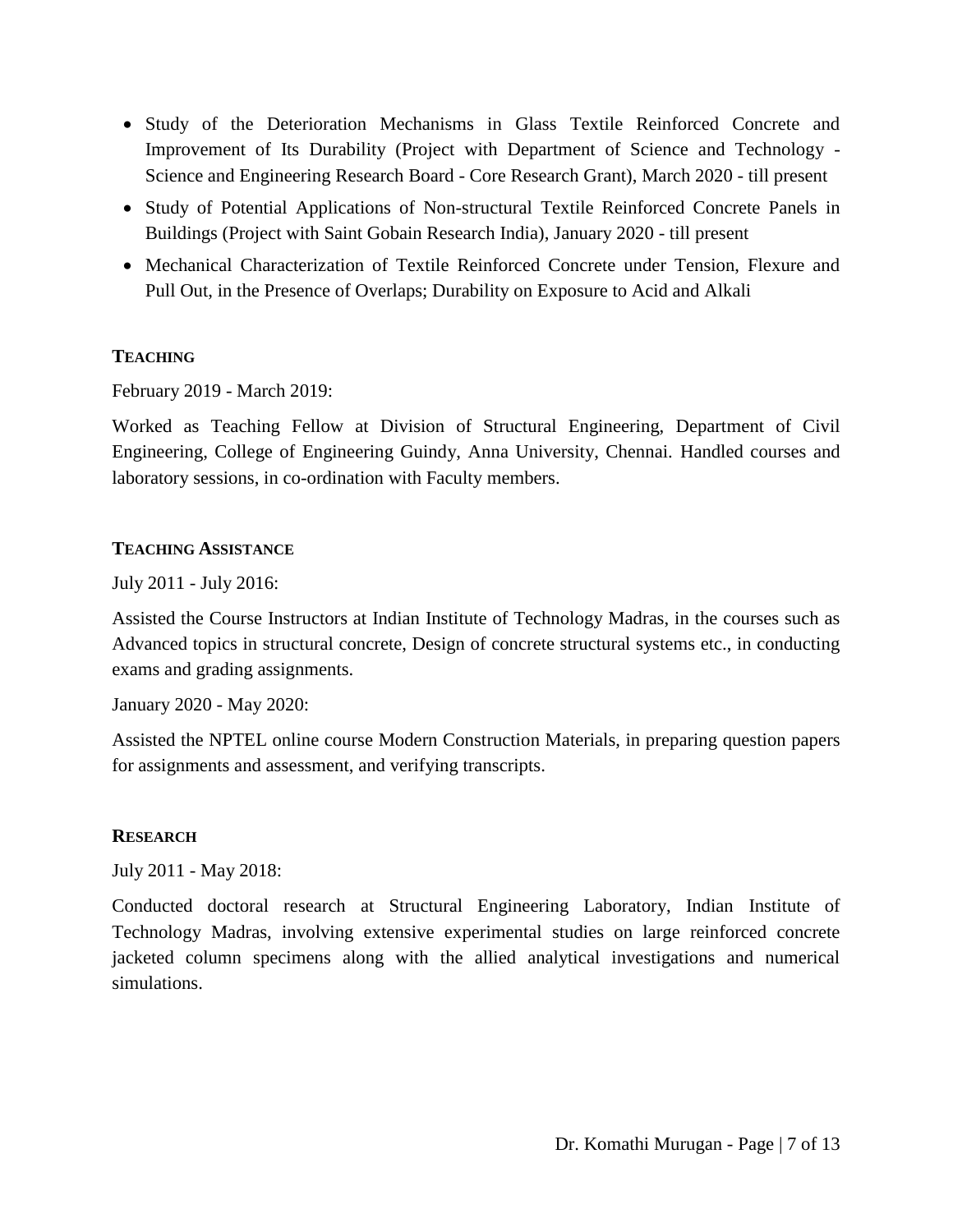### **INDUSTRY**

June 2006 - November 2008:

Worked in Jain Housing, Chennai as Structural Design Engineer, involved in the projects related to residential structures in the fields of estimation, planning and design.

## **CURRICULAR ENGAGEMENT**

#### **PARTICIPATION IN CONFERENCE / WORKSHOP / TRAINING**

- "The next generation of building materials Thermal conductivity performance testing", Workshop conducted by C-Therm Technologies Limited, Canada, 11 February 2021.
- "Value from waste in construction", Webinar hosted by Applied Materials Chemistry Group, Royal Society of Chemistry, United Kingdom, 23 October 2020.
- "Resilient infrastructures to boost the Blue Economy", Webinar hosted by two research projects funded by the EU Horizon 2020 programme - EnDurCrete and ReSHEALience, 08 October 2020.
- "Towards greener and more durable concrete", Webinar hosted by two research projects funded by the EU Horizon 2020 programme - EnDurCrete and ReSHEALience, 07 October 2020.
- "Sustainable water and waste management in villages", Webinar conducted by Indian Institute of Technology Madras, 04 October 2020.
- "Wastewater management in the 21st century", Webinar conducted by Indian Institute of Technology Madras, 03 October 2020.
- "Opportunities and challenges with BuildTech textiles for construction sector", Webinar conducted by CSIR - Structural Engineering Research Centre Chennai, 25 September 2020.
- "12th carbon and textile reinforced concrete days", Digital conference conducted by Technische Universitat Dresden, 22-23 September 2020.
- "Challenges and remedies in various fields of civil engineering construction", One week online short-term training program conducted by Vellore Institute of Technology Chennai, 21-26 September 2020.
- "Use of recycled aggregates in concrete", Online Indo-South African SPARC workshop conducted by Indian Institute of Technology Madras, 21 August 2020.
- "Protective coatings for concrete structures", Webinar conducted by Kerala Highway Research Institute, 1 August 2020.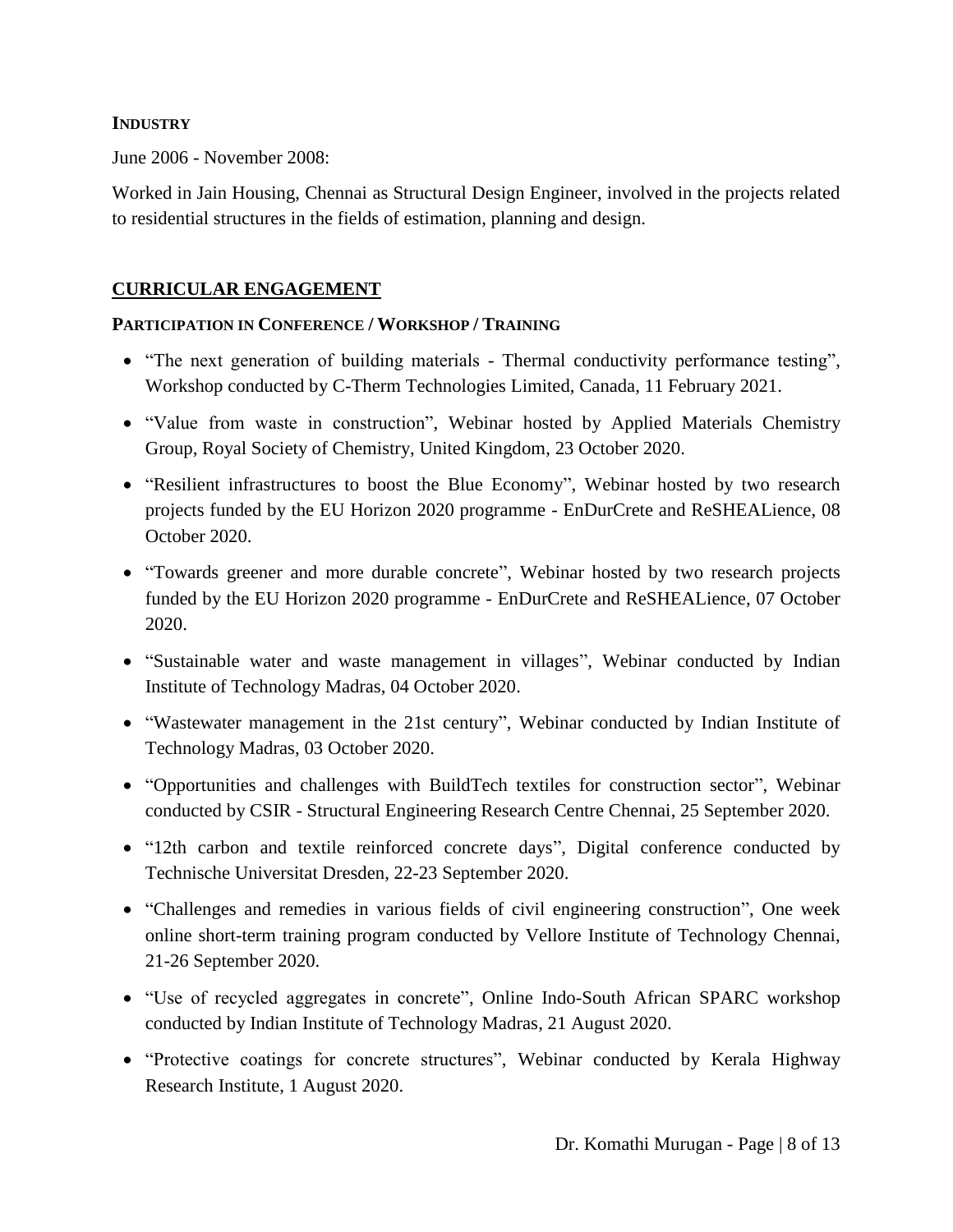- "Resilience of concrete construction", Online one-day workshop conducted by Indian Institute of Technology Madras, 23 May 2020.
- "Sophisticated test equipment for advanced creep testing", Webinar conducted by Zwick / Roell, 22 May 2020.
- "Recent advances in science and technology of concrete", Online workshop conducted by Indian Institute of Technology Madras, 2 May 2020.
- "Durability-based design of advanced cement-based materials in aggressive environments: a holistic approach", Online MOOC lectures of ReSHEALience H2020 EU Project, May 2020.
- "Sustainability and durability of concrete structures with by-products and recycled materials", SPARC workshop conducted by Indian Institute of Technology Madras, 17-18 January 2020, Chennai, India.
- "Use of alternative aggregates for sustainable concrete construction", conducted at Indian Institute of Technology Madras in co-ordination with Indian Concrete Institute (ICI) Chennai Centre, 26 November 2019, Chennai, India.
- "Guidelines on ground supported concrete slabs for industrial flooring applications", conducted at Indian Institute of Technology Madras in co-ordination with Indian Concrete Institute (ICI), 24 October 2019, Chennai, India.
- "5<sup>th</sup> concrete research in India (CRI) symposium", conducted at Indian Institute of Technology Madras in co-ordination with International Union of Laboratories and Experts in Construction Materials, Systems and Structures (RILEM) and Indian Concrete Institute (ICI), 14 September 2019, Chennai, India.
- "Design of anchorages in concrete construction and their role in structural strengthening", a Global Initiative on Academic Networks (GIAN) 10-day course conducted at Indian Institute of Technology Hyderabad, 22-31 July 2019, Hyderabad, India.
- "Corrosion control in concrete structures  $(C^{3}S)$ ", 3<sup>rd</sup> one-day seminar conducted by Indian Institute of Technology Madras in co-ordination with NACE Gateway India Section - NIGIS South Zone, 15 June 2019, Chennai, India.
- "Structural and durability performance of post-tensioned bridges and buildings", One-day ICI-IMPRINT seminar conducted by Indian Institute of Technology Madras, 12 April 2019, Chennai, India (ICI - Indian Concrete Institute; IMPRINT - Impacting Research Innovation and Technology).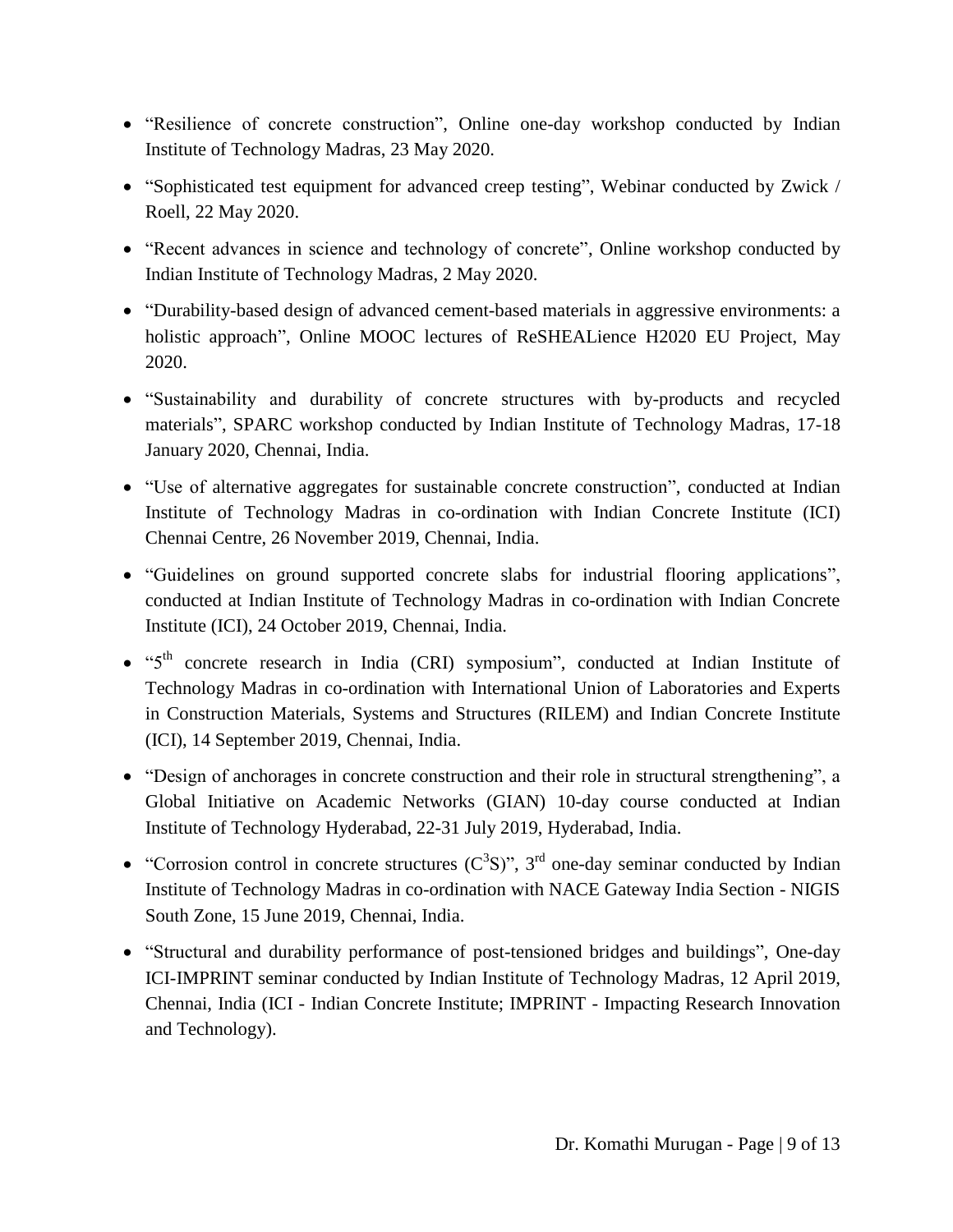- "Earthquake engineering literature survey workshop", conducted by National Information Centre of Earthquake Engineering, Indian Institute of Technology Kanpur, 17-26 June 2013, Kanpur, India.
- "ICI-FEST 2013", National level technical camp for civil engineering students conducted by Indian Concrete Institute (ICI) and ICI Students Chapter of Indian Institute of Technology Madras, 14-15 March 2013, Chennai, India.
- "Seismic design and testing", Tutorial program conducted by Central Power Research Institute, 27-28 February 2012, Bangalore, India.
- "Repair, restoration and rehabilitation of concrete structures", One-day conference conducted by Indian Concrete Institute (Tamil Nadu Chennai centre) and Building Technology Centre (Anna University, Chennai), 20 September 2011, Chennai, India.
- "Conservation of heritage buildings and precincts in Chennai metropolitan area", Seminar conducted by Chennai Metropolitan Development Authority (CMDA), 8 October 2010, at Taj Connemara Hotel, Chennai, India.
- "Modelling, analysis and design of multi-storeyed structures correlating theory with field experience", Technical training in Larsen & Toubro - Engineering, Construction and Contracts Division, 19 May-18 June 2010, Chennai, India.
- "Good construction practices and usage of construction chemicals", Workshop conducted by S.R.M. Engineering College and Pidilite Industries limited, 10 September 2004, Chennai, India.
- "Water and sewage treatment processes", Practical training conducted by Chennai Metropolitan Water Supply and Sewerage Board, 4-18 June 2004, Chennai, India.
- "Cost effective techniques in foundations for problematic soils", Workshop conducted by S.R.M. Engineering College, 24 January 2004, Chennai, India.

## **INVITED LECTURE**

- "Design for Shear based on IS 1343 Code (Course: CE6702 Prestressed Concrete Structures)", 6-days Faculty Development Training Programme conducted by Department of Civil Engineering, Rajalakshmi Engineering College (jointly sponsored by Anna University Chennai), 6 June 2019, Chennai, India.
- "Textile Reinforced Concrete Principles and Applications", One-week Programme for Civil Engineers promoted as General Manager, Coal India Limited, Indian Institute of Coal Management, 5 November 2020.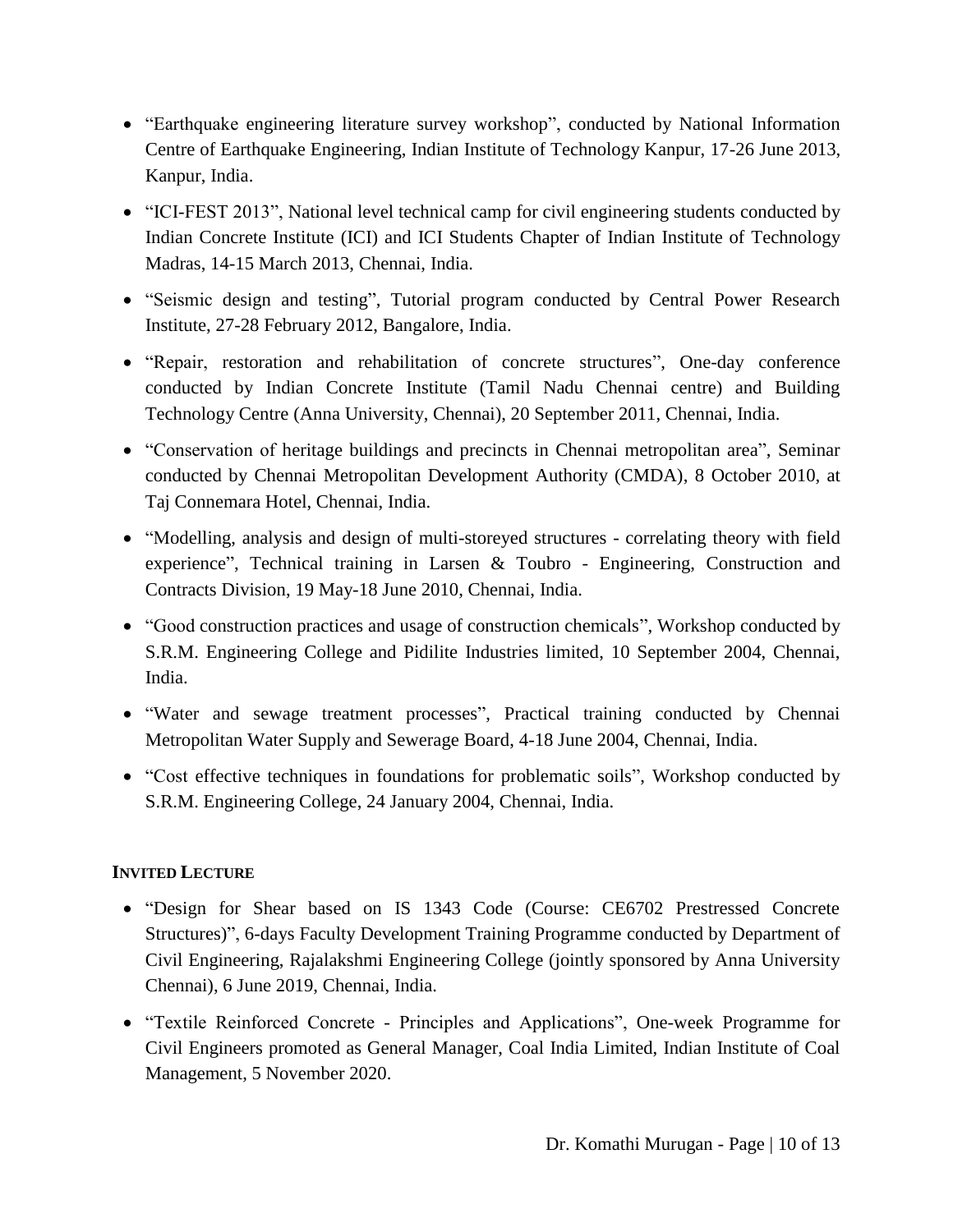### **PROFESSIONAL MEMBERSHIP**

• RILEM (Senior Member #36423)

[Member of Technical Committee "Mechanical Characterization and Structural design of Textile Reinforced Concrete" (Code: MCC)]

- Ferrocement Society (Life Member #LM-217)
- American Concrete Institute (Membership No #1612512)
- The Institution of Structural Engineers (Graduate Member #78400659)
- India Chapter of American Concrete Institute (Student Member #SM.2018.006)

## **CONFERENCE ORGANIZATION**

Member of the organizing committee of

- RILEM-ICI Doctoral Course on Advanced Concrete Technology 2019, Indian Institute of Technology Madras
- 5<sup>th</sup> Concrete Research in India (CRI) Symposium 2019, Indian Institute of Technology Madras
- C3S Seminar 2019, Indian Institute of Technology Madras
- ICI-IMPRINT Seminar 2019, Indian Institute of Technology Madras
- ICI-FEST 2013, Indian Institute of Technology Madras
- Faculty Development Programmes, College of Engineering Guindy, Anna University Chennai
- Training Programmes for Engineers in Government Sectors, College of Engineering Guindy, Anna University Chennai

## **REVIEW OF JOURNALS**

- Academic Journals Athens Journal of Technology and Engineering, Engineering and Architecture Division, Athens Institute for Education and Research (ATINER) - from July 2019
- Journal of Materials in Civil Engineering, American Society of Civil Engineers from September 2019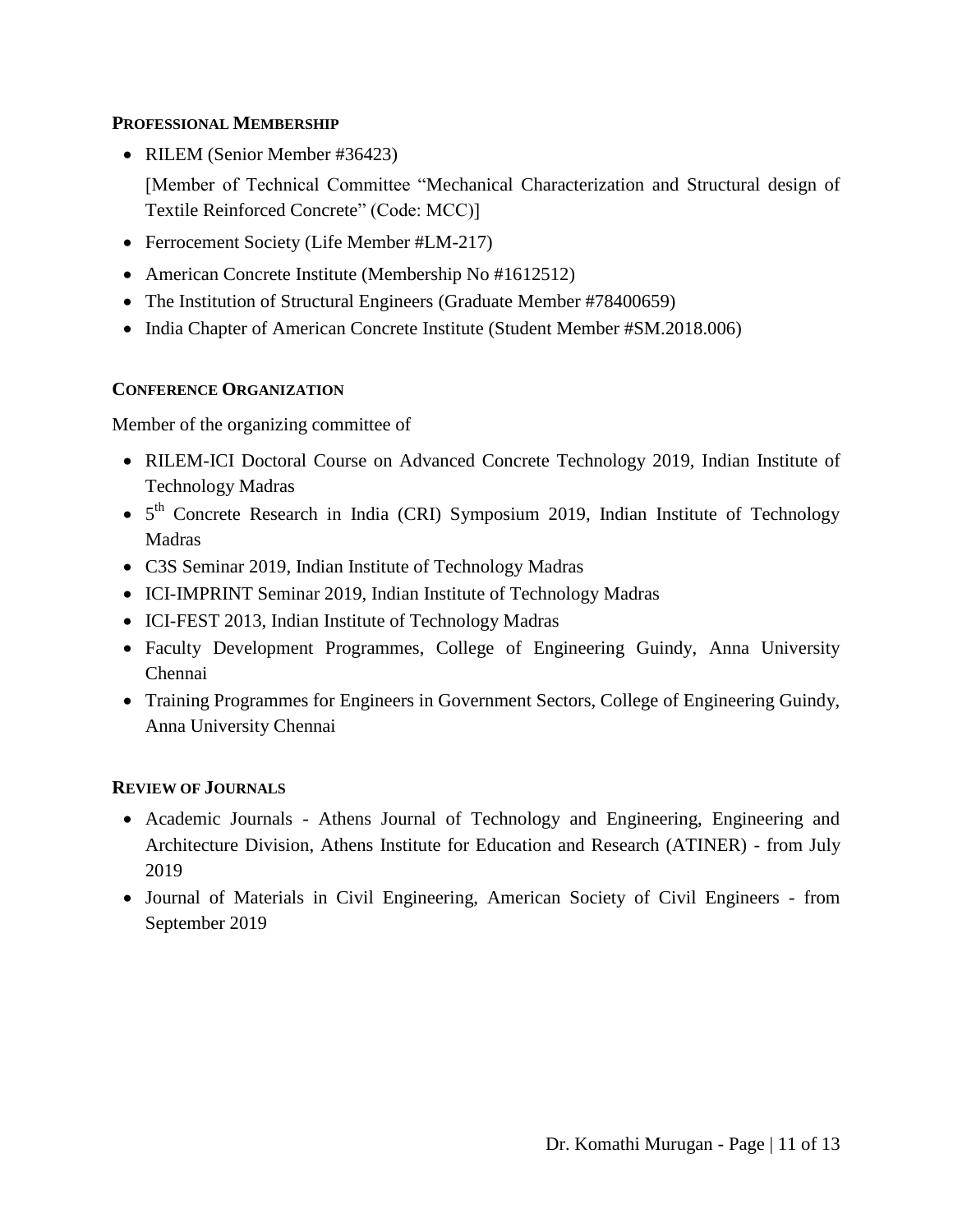### **ADDITIONAL INFORMATION**

#### **RESEARCH / TEACHING INTERESTS AND AREAS OF EXPERTISE**

- Reinforced concrete
- Earthquake engineering
- Retrofitting and rehabilitation
- Experimental techniques
- Non-linear analysis
- Computational mechanics
- Textile and fibre reinforced concrete

#### **SOFTWARE SKILLS**

## AUTOCAD, STAAD PRO, SAP, ETABS, ANSYS, ABAQUS, MATLAB, TNO DIANA

#### **SOCIAL ENGAGEMENT**

Active member of 1 Lab - 1 School Project, a brainchild of Dr. Pijush Ghosh, Associate Professor, Department of Applied Mechanics, Indian Institute of Technology Madras, where one lab from the institute is connected to one rural government school, to provide structured mentorship to the  $9<sup>th</sup>$  grade students, on science and engineering, experiments and demonstrations, career guidance, personality development, teacher guidance etc.

#### **PERSONAL INFORMATION**

| Gender                   | : Female                        |
|--------------------------|---------------------------------|
| Date of Birth            | $: 10^{th}$ September 1985      |
| Nationality              | : Indian                        |
| <b>Disability Status</b> | : None                          |
| <b>Marital Status</b>    | : Married                       |
| Languages Known          | : English, Tamil, French, Hindi |